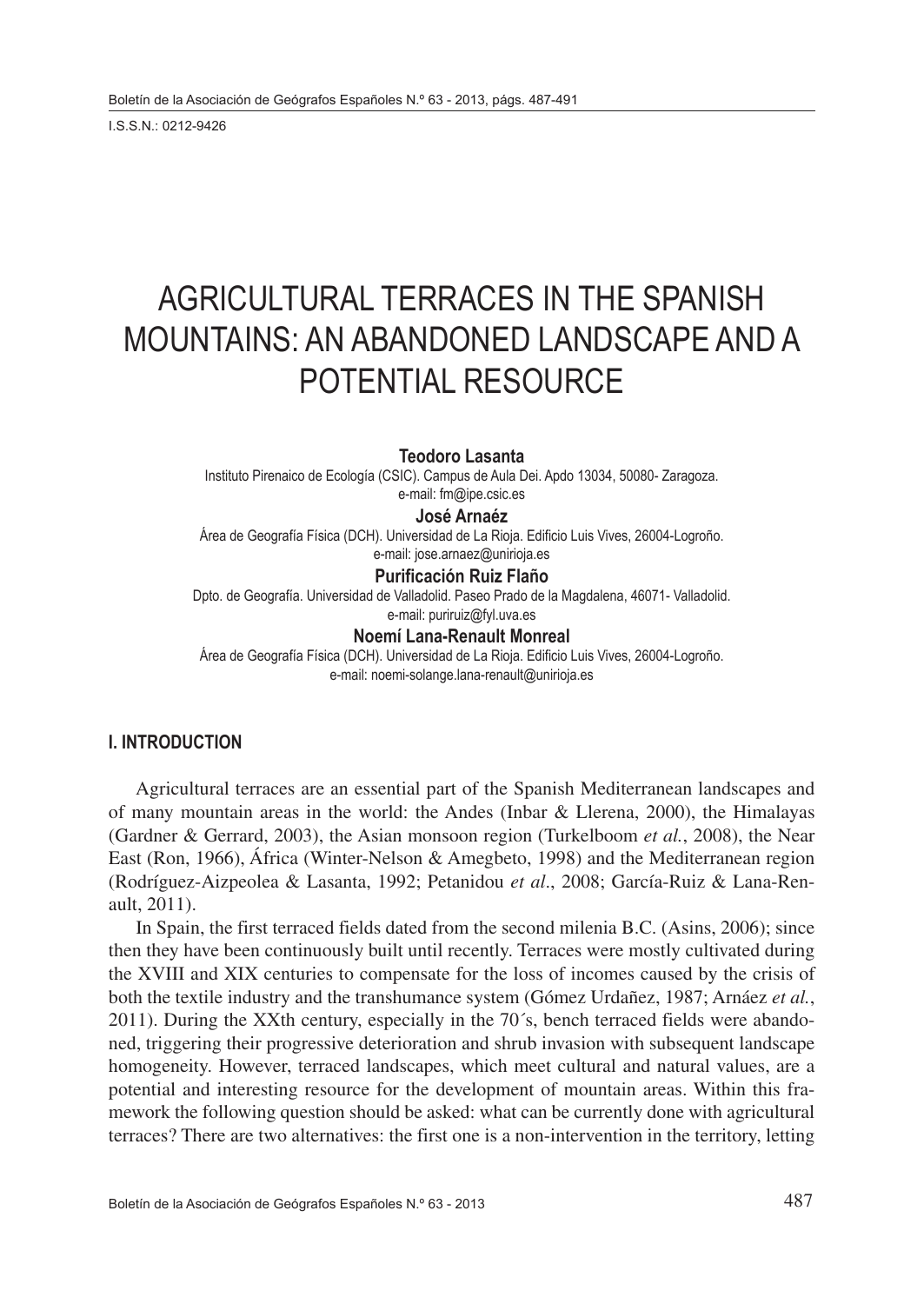the terraces to deteriorate and, eventually, disappear; the second one is to maintain some of them. The purpose of this work is, based on bibliography, to give information about the functions that agricultural terraces had in the past and the ones they can fulfil in the future, provided they are can be maintained.

#### **II. EXTENSION, LOCATION AND TYPES OF AGRICULTURAL TERRACES**

In the Mediterranean region, terraces were built to cultivate cereals and, to a lesser extent, vineyards and almond and olive trees. Their main function was to feed the great population who lived in the mountains (Rodríguez-Aizpeolea y Lasanta, 1992). Only such a reason can explain the large areas occupied by terraces, and the effort made by generations of peasants to create such an exceptional landscape. In the Sierra Tramuntana (Mallorca), terraces occupied 16.765 ha (72.3% of the cultivated area) (Grimalt & Blázquez, 1989); in the municipality of Vall d´Ebo (Alicante) they occupied 100% (705 ha) of the cultivated area (Rodríguez Aizpeolea, 1992) and in Petrer (also Alicante) they also occupied 100% of the cultivated area (Asins, 2009). A detailed research carried out in the central Pyrenees showed that in the western valleys, affected by Atlantic influence, sloping fields were dominant whereas in the eastern valleys, with a clear Mediterranean influence, bench terraces prevailed. In the central valleys (Tena and Ribera de Biescas), with a transition climate, the landscape was more complex, with the same proportion of both types of fields. Similarly, in the Iberian range, the Iregua valley (Camero Nuevo), which is in a transition area between Atlantic and Mediterranean influences, the proportion of bench terraces was much lower than in Camero Viejo (Leza, Jubera and Cidacos), without any Atlantic influence.

The typology of bench terraces depends on several factors such as the lithology, the distribution of the fields over the hillslope, the type of construction and the elements used for the management of the water (Pérez-Cueva, 1985; Asíns, 2009). Three main types of agricultural terraces can be identified. The most common type of terraced field includes a flat area delimited in the lower part by a vertical step. In the most perfect but also most expensive model such vertical step is made by a stone wall. In other models is made by a talus covered by shrubs or herbaceous vegetation or even fruit trees which help to maintain the soil. Sometimes the terraces have a slight slope gradient and are delimited by herbaceous vegetation or a wall made from stones removed from the field itself. In the central Pyrenees, Lasanta (1990, 1997) observed that terraced fields with a vegetated talus were predominant in the shady areas whereas the terraced fields delimited by stone walls were built in the sunny hillslopes. The terraces that needed more work investment were located close to the villages. The quality of the constructions decreased with the distance to the village and the quality of the soils. Finally, the wide and height of the terraces fields are related to the gradient of the hillslope. Thus, with steep slopes, terraces are narrow and with vertical step of several meters (Arnáez et al., 1993).

# **III. IMPLICATIONS OF THE ABANDONMENT OF AGRICULTURAL TERRACES**

Many agricultural terraces have been abandoned since the middle of the XXth century. In the Iberian Range, only 5% are still cultivated, usually with almond or olive trees (Ruiz-Flaño et al., 2009). In the Maestrazgo (Castellón and Teruel) agricultural terraces represent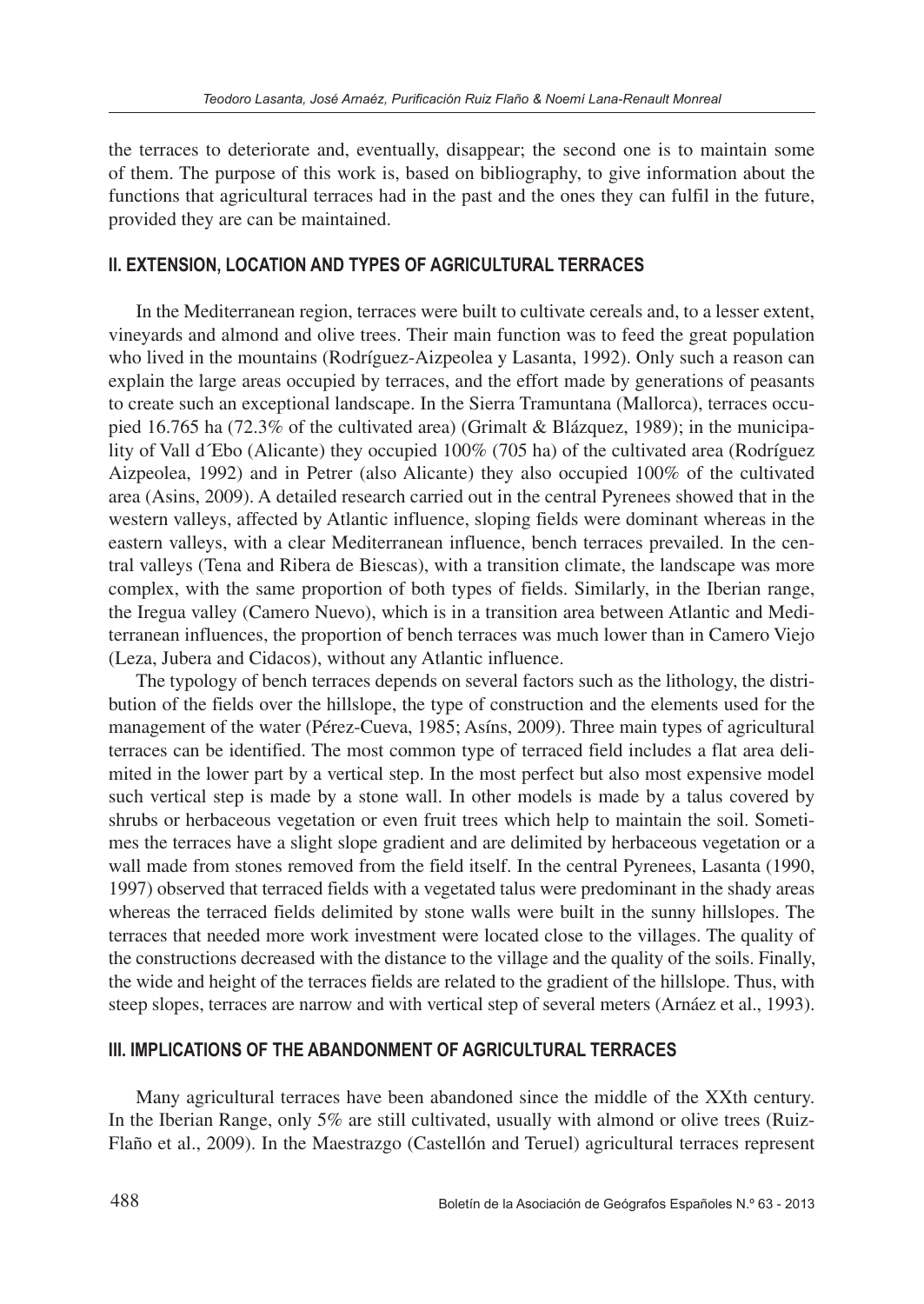21% of the total area and more than 90% are nowadays abandoned (Ruecker et al., 1998). In the Cárcavo basin (Murica) they occupied 39% and they are all abandoned (Lesschen et al., 2008). In the Sierra Tramuntana, 28,5% of the terraced fields were already abandoned by 1979 (Grimalt & Blázquez, 1989).

When cultivation stops, new environmental dynamics occur: vegetation re-colonization on one side, and soil erosion on the other side. Nowadays most of the terraced hillslopes are affected by secondary succession with shrubs, which results in landscape homogeneity and a reduction of biodiversity (Jiménez Olivenza, 1989-90; Rodríguez Aizpeolea *et al.*, 1991; Tatoni *et al.*, 1994; Poyatos *et al.*, 2003; Gallego-Fernández *et al.*, 2004; Errea *et al.*, 2009). When the pressure of the cattle is sufficient, an herbaceous cover is well preserved. However, the decrease in the number of cows, the change from local to foreigner species, and the decrease in cattle surveillance make the animals to concentrate close the villages, resulting in the sub-utilization of the rest of the territory. In those areas, the quality of the pastures decreases and shrubs become dominant (Ascaso *et al.*, 1996; Lasanta, 2009), with the subsequent reduction of productivity, increase in forest fires (Vicente-Serrano *et al.*, 2000) and landscape degradation (Lasanta *et al.*, 2006). In most of the abandoned agricultural terraces, the main geomorphic process is wall collapse caused by small landslides, triggering important soil losses and a starting point for subsequent erosion processes (Lasanta *et al.*, 2001; Dunjó *et al.*, 2003; Arbelo *et al.*, 2006; Arnáez *et al.*, 2009). Other significant erosion processes are sheet wash erosion (Rodríguez Aizpeolea, *et al.*, 1991; Arnáez *et al.*, 1993; Cerdà, 1994), which favours stoniness, and, in the most degraded areas, incision processes such as gullies on the taluses. Soil erosion is strongly related to the modification of the topography made by the farmers. Terrace fields were built to favour infiltration and reduce soil erosion, but they required constant work for their conservation. When they are abandoned, the drainage systems looses its functionality, favouring soil saturation and natural processes which reconstruct the original profile of the slope (Lasanta *et al.*, 1996).

#### **IV. POTENTIAL FUNCTIONS OF MOUNTAIN TERRACED LANDSCAPES**

**Productive function**. In the past, agricultural terraces were built for food production. Despite of their abandonment, some of them are still cultivated, especially with fruit-trees orchards in Balearic Islands (Grimalt *et al.*, 1992), Levante (Asins, 2009) and Andalusian mountains (Rubio-Barquero *et al.*, 2010). Agricultural terraces can be used for high quality crops, which need manual and meticulous maintenance. They are suitable areas for ecological agriculture (Mander et al., 1999) and reforestation. Research in Camero Viejo (La Rioja) showed that the enrooting and growth of reforested trees has been quite fast and has increased the heterogeneity of the landscape (Palacios-Cuesta, 2009). Agricultural terraces are also good areas for vineyards, which need deep soils for the roots to develop. Finally, agricultural terraces are an essential part of the grazing circuits of the extensive livestock; this strategy implies landscape fragmentation, with herbaceous areas associated to intensive grazing activity, and areas with shrubs, less visited by the cattle.

**Environmental function**. Agricultural terraces favour soil infiltration and control soil erosion against intense rainfalls. To achieve this, farmers divided the hillslopes in a succession of flat areas and vertical steps, changing entirely the original topography and soil distri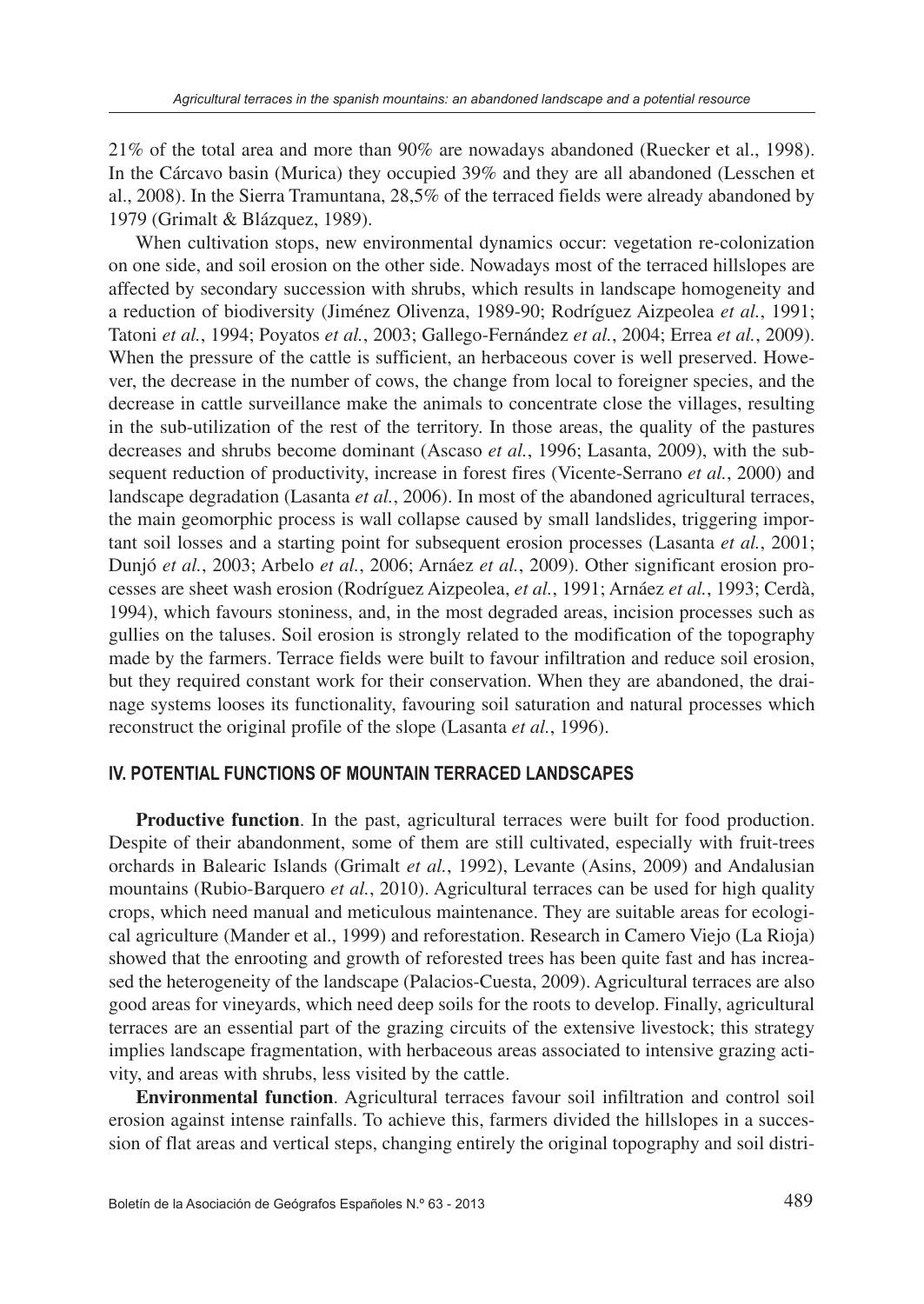bution. This system was completed by a complex superficial and subcortical drainage system (García-Ruiz y López Bermúdez, 2009) to avoid soil saturation. After the abandonment, terraces and the drainage system are not maintained anymore, favouring the development of saturated areas in the inner parts of the terraces and the occurrence of new erosion processes, which eventually leads to the lost of the most fertile soils in the mountain areas. On the other hand, the taluses between terraces which are covered by vegetation work as green veining, where animals and vegetation, depending on neighbouring agricultural practices, are preserved (Grashof-Bockan y Van Langevelde, 2004).

**Cultural function.** Moreira *et al.* (2006) include the agricultural terraces delimited by stone walls as one of the fourth most noticeable landscapes in the Mediterranean region. The cultural function of agricultural terraces is associated to the technique used for their construction. To face the hard conditions dictated by climate, altitude and slope, farmers had to develop strategies, using the available materials and natural resources. Many lessons can be withdrawn from this kind of past landscape. The objective of the stone walls was to increase infiltration and reduce soil erosion; they retain soil humidity, slight but continuous aeration, thermal inertie with temperature preservation and efficient drainage of the soils. Finally, the drainage system can inform about the technique and culture of the farmers who built them. For instance, in Camero Viejo, Pérez Carazo clearly makes a difference between the canals with an Arabic origin and those with a Christian origin.

**Aesthetic function.** The aesthetics and charm of rural landscapes made them a touristic resource (Bielza, 1999; Cánoves *et al.*, 2006). Biarge (2009) highlights the good evaluation tourists make of the terraced landscape of the Parque Nacional de Ordesa y Monte Perdido (Central Pyenees), which becomes one of the main attractions of the park. Similarly, the agricultural terraces of Sierra Nevada (Penibetic System) are considered as one of the better evaluated landscapes due to their diversity and aesthetics (Jiménez Olivenza, 1989-90).

# **V. INITIATIVES FOR THE CONSERVATION OF THE AGRICULTURAL TERRACES**

The European Union included the agricultural terraced landscapes in the Rural Development Plan 2007-2013, in the Biodiversity for Agriculture Plan and in Thematic Strategy for Soils Protection. Besides, the UE supports Less Favoured Areas and Agricultural Areas with High Natural Value, which in many cases are represented by terraced fields. The priority objective of the Thematic Strategy for Soils Protection is the conservation and maintenance of terraced areas. *Mediterrinage* is a rural development UE initiative to optimize the use of agricultural terraces. Other UE initiatives are ALPTER (*Terraced Landscapes in the alpine arc*), PATTER (to locate and describe the type an conservation state of agricultural terraces in Mallorca, Nica and Genova) and TERRISC, (to prevent natural risks associated with terraced hillslopes in Baleares, Canarias, Portugal and SW France).

Researchers agree that the maintenance of a landscape is only worthwhile if it fulfils a diversity of functions (e.g., Mathieu, 2006; Bertrand y Bertrand, 2006; Mata Olmo, 2007; Gómez-Moreno, 2008). Rural abandonment and its related consequences in terraced fields are difficult to avoid. However, we can give them one or several functions (productive, cultural, environmental…) in order to preserve them. The protection of agricultural terraces needs to involve local communities and local administrations because of the link between